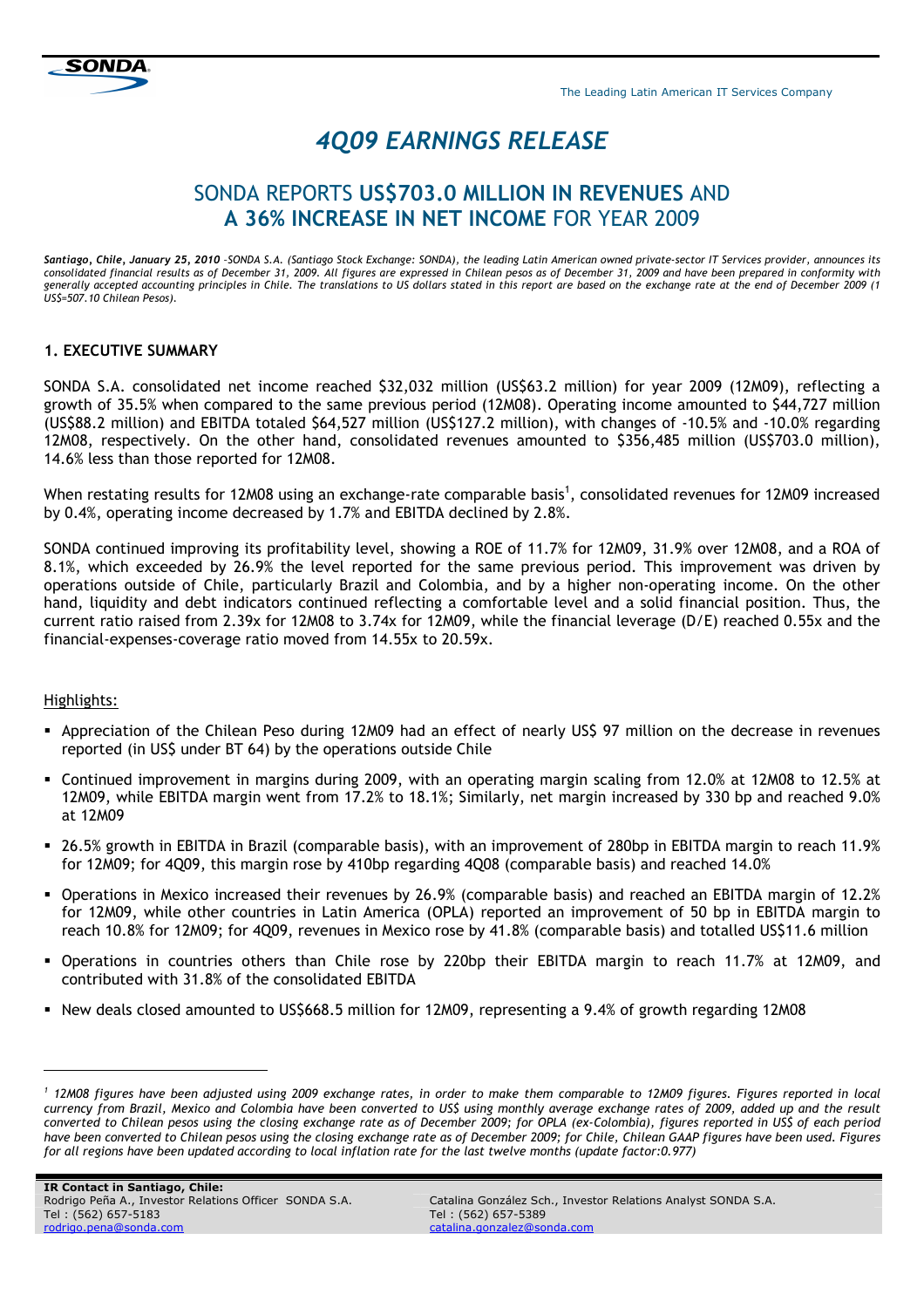# Figure 1 - Consolidated Financial Statements

|                                                      | SONDA CONSOLIDATED FINANCIAL STATEMENT |               |           |               |  |  |  |  |  |
|------------------------------------------------------|----------------------------------------|---------------|-----------|---------------|--|--|--|--|--|
|                                                      | Dec-08 / Dec-09                        |               |           |               |  |  |  |  |  |
| In millions of constant Ch\$ as of December 31, 2009 |                                        |               |           |               |  |  |  |  |  |
| <b>Income Statement</b>                              | <b>Dec-08</b>                          | <b>Dec-09</b> | Var.      | $\frac{1}{2}$ |  |  |  |  |  |
| <b>Revenues</b>                                      | 417,444                                | 356,485       | $-60,959$ | $-14.6%$      |  |  |  |  |  |
| Cost of Sales                                        | $-325,462$                             | $-279,218$    | 46,245    | $-14.2%$      |  |  |  |  |  |
| <b>Gross Profit</b>                                  | 91,981                                 | 77,267        | $-14,714$ | $-16.0%$      |  |  |  |  |  |
| <b>SG&amp;A Expenses</b>                             | $-42,031$                              | $-32,540$     | 9,491     | $-22.6%$      |  |  |  |  |  |
| <b>Operating Income</b>                              | 49,950                                 | 44,727        | $-5,223$  | $-10.5%$      |  |  |  |  |  |
| Depreciation and Amortization                        | 21,733                                 | 19,800        | $-1,933$  | $-8.9%$       |  |  |  |  |  |
| <b>EBITDA</b>                                        | 71,682                                 | 64,527        | $-7,155$  | $-10.0%$      |  |  |  |  |  |
| Financial Income (Expense), Net                      | 1,967                                  | $-190$        | $-2,157$  | $-109.7%$     |  |  |  |  |  |
| <b>Financial Income</b>                              | 5,550                                  | 2,899         | $-2,651$  | $-47.8%$      |  |  |  |  |  |
| <b>Financial Expense</b>                             | $-3,583$                               | $-3,089$      | 494       | $-13.8%$      |  |  |  |  |  |
| Price-level Restatement                              | $-2,088$                               | 655           | 2,743     | $-131.4%$     |  |  |  |  |  |
| Foreign Exchange Differences                         | $-7,661$                               | 5,597         | 13,258    | $-173.1%$     |  |  |  |  |  |
| Other Non-Operating Income                           | $-9,867$                               | $-7,185$      | 2,683     | $-27.2%$      |  |  |  |  |  |
| <b>Non Operating Income</b>                          | $-17,649$                              | $-1,123$      | 16,526    | $-93.6%$      |  |  |  |  |  |
| Income before Taxes                                  | 32,301                                 | 43,604        | 11,303    | 35.0%         |  |  |  |  |  |
| Income Taxes                                         | $-7,041$                               | $-9,384$      | $-2,343$  | 33.3%         |  |  |  |  |  |
| Minority Interest                                    | $-1,678$                               | $-2,221$      | $-543$    | 32.4%         |  |  |  |  |  |
| Amortization of Negative Goodwill                    | 51                                     | 32            | $-19$     | $-37.3%$      |  |  |  |  |  |
| <b>Net Income</b>                                    | 23,634                                 | 32,032        | 8,398     | 35.5%         |  |  |  |  |  |
| <b>Balance Sheet</b>                                 | <b>Dec-08</b>                          | <b>Dec-09</b> | Var.      | $\frac{0}{0}$ |  |  |  |  |  |
| <b>Assets</b>                                        | 371,603                                | 417,954       | 46,351    | 12.5%         |  |  |  |  |  |
| <b>Current Assets</b>                                | 179,236                                | 257,356       | 78,119    | 43.6%         |  |  |  |  |  |
| Cash and Equivalents                                 | 42,265                                 | 126,861       | 84,596    | 200.2%        |  |  |  |  |  |
| <b>Accounts Receivables</b>                          | 106,597                                | 95,497        | $-11,100$ | $-10.4%$      |  |  |  |  |  |
| <b>Inventories</b>                                   | 13,125                                 | 11,784        | $-1,341$  | $-10.2%$      |  |  |  |  |  |
| <b>Other Current Assets</b>                          | 17,249                                 | 23,214        | 5,965     | 34.6%         |  |  |  |  |  |
| Property, Plant and Equipment                        | 60,215                                 | 52,930        | $-7,284$  | $-12.1%$      |  |  |  |  |  |
| Investment in Other Companies                        | 2,498                                  | 2,069         | $-429$    | $-17.2%$      |  |  |  |  |  |
| <b>Other Assets</b>                                  | 129,655                                | 105,599       | $-24,056$ | $-18.6%$      |  |  |  |  |  |
| <b>Liabilities</b>                                   | 99,671                                 | 150,244       | 50,573    | 50.7%         |  |  |  |  |  |
| <b>Current Liabilities</b>                           | 74,914                                 | 68,777        | $-6,137$  | $-8.2%$       |  |  |  |  |  |
| <b>Short-Term Financial Debt</b>                     | 19,728                                 | 10,614        | $-9,114$  | $-46.2%$      |  |  |  |  |  |
| <b>Other Current Liabilities</b>                     | 55,186                                 | 58,163        | 2,977     | 5.4%          |  |  |  |  |  |
| Long-Term Financial Debt                             | 13,581                                 | 8,882         | $-4,699$  | $-34.6%$      |  |  |  |  |  |
| <b>Other Current Liabilities</b>                     | 7,343                                  | 69,201        | 61,858    | 842.4%        |  |  |  |  |  |
| Minority Interest                                    | 3,833                                  | 3,384         | $-449$    | $-11.7%$      |  |  |  |  |  |
| <b>Total Shareholder's Equity</b>                    | 271,932                                | 267,710       | $-4,222$  | $-1.6%$       |  |  |  |  |  |
| Total Liabilities and Shareholder's Equity           | 371,603                                | 417,954       | 46,351    | 12.5%         |  |  |  |  |  |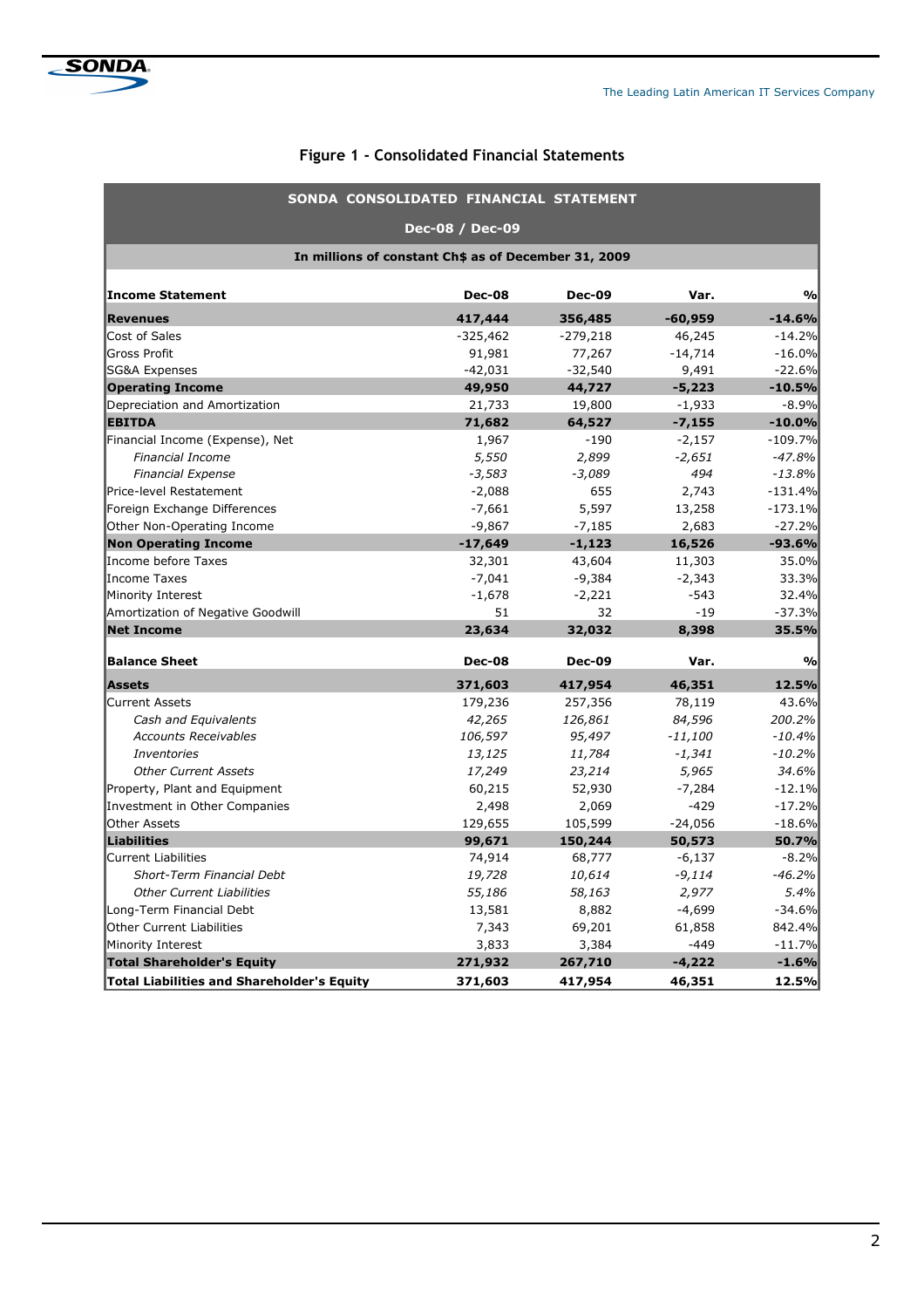

### 2. MANAGEMENT DISCUSSION AND ANALYSIS ON 12M09 AND 4Q09 CONSOLIDATED RESULTS

#### CONSOLIDATED RESULTS FOR DECEMBER 2009 (12M09)

# REVENUES

Consolidated revenues amounted to \$356,485 million (US\$703.0 million) for 12M09, with a decline of 14.6% regarding 12M08. However, compared to pro-forma 12M08 expressed under 2009's exchange rate basis, consolidated revenues grew by 0.4% over the previous year. Fluctuations in exchange rates in Brazil, Mexico and Colombia over the past 12 months meant US\$29.5 million of lower revenues for 12M09, while the exchange rate variation in Chile was responsible for US\$96.7 million in lower revenues when converting revenues coming from international operations (under BT 64).

Detailed analysis by business line is presented below:

- revenues from IT services business totaled \$210,652 million (US\$415.4 million) for 12M09, with a drop of 4.7% without considering exchange rate effects, mainly explained by:
	- lower revenues from professional services (-\$17,100 million approx. equivalent to US\$33.7 million), mainly due to the deferment of SAP implementation business in Brazil and Colombia
	- effects of exchange rates fluctuations in Brazil, Mexico and Colombia for 12M09 explained US\$24.0 million of lower revenues regarding 12M08, while the lower exchange rate in Chile at Dec'09 compared to Dec'08 generated US\$68.6 million in lower revenues when converting revenues generated by overseas operations; given this, when considering accounting figures, this business line showed a change of -21.1%
- applications business with total revenues of \$49,778 million (US\$98.2 million) for 12M09, reflecting a rise of 25.3% regarding 12M08 considering a comparable currency basis, mostly due to:

- larger revenues coming from support and implementation services (+\$4,106 million equivalent to US\$8.1 million), mostly due to new businesses developed in Brazil (projects and proprietary software solutions) and in OPLA (mostly Colombia)

- larger revenues coming from software development and maintenance (+\$4,612 million equivalent to US\$9.1 million), mainly in Brazil

- effects of exchange rate fluctuations meant US\$3.8 million of lower revenues coming from operations outside of Chile, and US\$16.2 of lower revenues due to the exchange rate variation in Chile at Dec'09 compared to Dec'08; therefore, when considering accounting figures, this business line reflected an increase of 0.3%

 platforms business with total revenues of \$96,055 million (US\$189.4 million) for 12M09, with a growth of 1.9% when compared to 12M08 considering a comparable currency basis, primarily explained by:

- increase in hardware sales (+\$2,247 million equivalent to US\$4.4 million), primarily due to new businesses in Chile

- growth in sales of software licenses (+\$2,036 million equivalent to US\$4.0 million), as a result of larger sales in Mexico

- effects of exchange rate fluctuations generated US\$1.7 million of lower revenues coming from overseas operations, and US\$11.9 of lower revenues due to the exchange rate variation in Chile at Dec'09 when converting revenues reported by operations abroad; given this, when considering accounting figures, this business line showed a drop of 4.9%

IT services business contributed with a 59.1% of consolidated revenues during 12M09, applications business provided a 14.0% and platforms business generated the remaining 26.9%.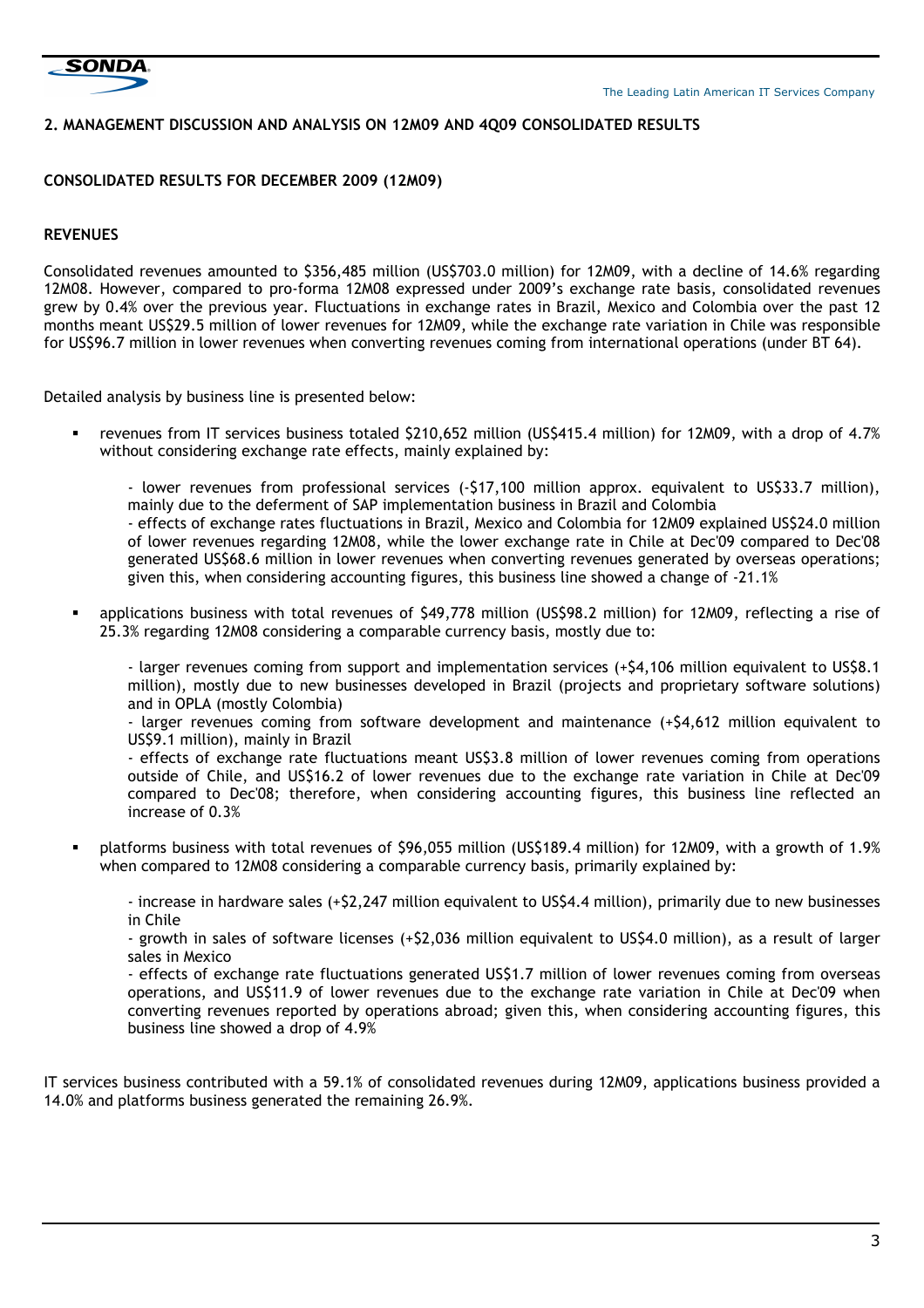

| SONDA CONSOLIDATED     | Millions of ChS           |          |          | Millions of ChS           |          |         |  |
|------------------------|---------------------------|----------|----------|---------------------------|----------|---------|--|
| <b>Revenues</b>        | <b>Accounting Figures</b> |          |          | <b>Restated Figures *</b> |          |         |  |
| <b>Business Line</b>   | $Dec-08$                  | $Dec-09$ | % Var.   | Dec-08                    | $Dec-09$ | % Var.  |  |
| <b>Platforms</b>       | 100,996                   | 96,055   | $-4.9%$  | 94,228                    | 96,055   | 1.9%    |  |
| <b>IT Services</b>     | 266,827                   | 210,652  | $-21.1%$ | 220,976                   | 210,652  | $-4.7%$ |  |
| Applications           | 49,621                    | 49,778   | 0.3%     | 39,716                    | 49,778   | 25.3%   |  |
| <b>Total</b>           | 417,444                   | 356,485  | $-14.6%$ | 354,920                   | 356,485  | 0.4%    |  |
| Share by Business Line |                           |          |          |                           |          |         |  |
| <b>Platforms</b>       | 24.2%                     | 26.9%    |          |                           |          |         |  |
| <b>IT Services</b>     | 63.9%                     | 59.1%    |          |                           |          |         |  |
| Applications           | 11.9%                     | 14.0%    |          |                           |          |         |  |
| Total                  | 100.0%                    | 100.0%   |          |                           |          |         |  |

#### Figure 2 - Consolidated Revenues by Business Line

(\*) : Restated figures for Dec-08 considered monthly figures in local currency in Brazil, Mexico and Colombia, converted to US\$ according to monthly exchange rates of year 2009; OPLA (ex-Colombia) with figures in US\$ of each period converted to the year-end exchange rate of 2009; and Chile with Chilean GAAP figures.

# COST OF SALES AND SELLING, GENERAL AND ADMINISTRATIVE EXPENSES

Cost of sales amounted to \$279,218 million (US\$550.6 million) for 12M09 and showed a decline of 14.2% regarding 12M08, primarily as a result of exchange rate effects mentioned above. When considering a comparable currency basis, operating costs remain relatively stable regarding 12M08.

SG&A expenses totaled \$32,540 million (US\$64.2 million) for 12M09, with a decrease of 22.6% when compared to 12M08. This reduction was primarily explained by lower general expenses in Brazil and OPLA. When excluding the exchange rate effect, SG&A expenses decreased by 5.8% regarding 12M08.

#### OPERATING INCOME AND EBITDA

Operating income reached \$44,727 million (US\$88.2 million) for 12M09, showing a change of -1.7% considering a comparable exchange rate basis, mostly due to lower results from operations in Chile. Considering accounting figures, the operating income decreased by 10.5%. Gross margin reached 21.7% for 12M09, while operating margin rose by 50bp to reach 12.5%, reflecting lower SG&A expenses.

EBITDA totalled \$64,527 million (US\$127.2 million) for 12M09, with a change of -2.8% when excluding exchange rates effects. When considering accounting figures, EBITDA decreased by 10.0% when compared to 12M08. Nevertheless, EBITDA margin grew by 90bp and moved from 17.2% at 12M08 to 18.1% at 12M09. This increase was mostly explained by higher margins reached in operations outside of Chile, primarily Brazil and the OPLA Region.

| ັ          |                  |                                                                   |                                               |                  |                          |  |
|------------|------------------|-------------------------------------------------------------------|-----------------------------------------------|------------------|--------------------------|--|
|            |                  |                                                                   | Millions of Ch\$<br><b>Restated Figures *</b> |                  |                          |  |
| Dec-08     | Dec-09           | % Var.                                                            | Dec-08                                        | Dec-09           | % Var.                   |  |
| 417,444    | 356,485          | $-14.6%$                                                          | 354,920                                       | 356,485          | 0.4%                     |  |
| $-325,462$ | $-279.218$       | $-14.2%$                                                          | $-274,874$                                    | $-279,218$       | 1.6%                     |  |
|            |                  |                                                                   |                                               |                  | $-3.5%$                  |  |
|            |                  |                                                                   |                                               |                  | $-1.7%$                  |  |
| 71,682     | 64,527           | $-10.0%$                                                          | 66,381                                        | 64,527           | $-2.8%$                  |  |
| $-17,649$  | $-1,123$         | $-93.6%$                                                          |                                               |                  | $\overline{\phantom{a}}$ |  |
| 23,634     | 32,032           | 35.5%                                                             |                                               |                  | ٠                        |  |
| %          | %                |                                                                   |                                               |                  |                          |  |
| 22.0%      | 21.7%            |                                                                   |                                               |                  |                          |  |
| 12.0%      | 12.5%            |                                                                   |                                               |                  |                          |  |
| 17.2%      | 18.1%            |                                                                   |                                               |                  |                          |  |
| 5.7%       | 9.0%             |                                                                   |                                               |                  |                          |  |
|            | 91,981<br>49,950 | Millions of Ch\$<br><b>Accounting Figures</b><br>77,267<br>44,727 | $-16.0%$<br>$-10.5%$                          | 80,046<br>45,488 | 77,267<br>44,727         |  |

#### Figure 3 - Income Statement

(\*): Restated figures for Dec-08 considered monthly figures in local currency in Brazil, Mexico and Colombia, converted to US\$ according to monthly exchange rates of year 2009; OPLA (ex-Colombia) with figures in US\$ of each period converted to the year-end exchange rate of 2009; and Chile with Chilean GAAP figures.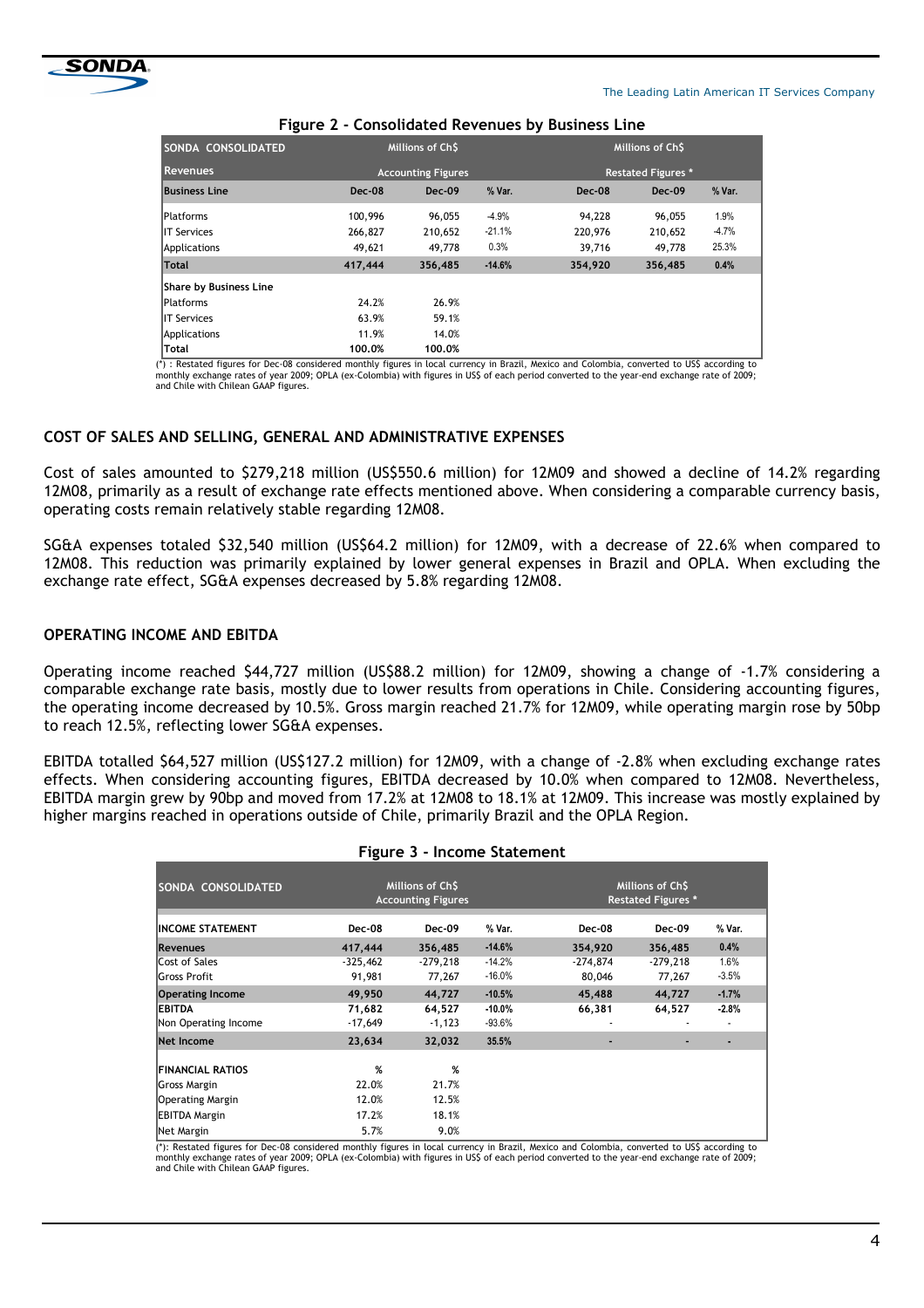

### NON-OPERATING INCOME

Non-operating income showed a growth of 93.5% in 12M09, moving from a loss of \$17,649 million (US\$34.8 million) to one of \$1,123 million (US\$2.2 million) at the end of 2009. This change regarding 12M08 was largely due to the following factors:

- profit of \$13,258 million (US\$26.1 million) in foreign exchange differences, reaching a positive balance of \$5,597 million (US\$11.0 million) at 12M09, mainly due to the appreciation of local currencies in Brazil, Mexico and Colombia during 2009 and its effect when applying BT 64 on these subsidiaries
- profit of \$2,743 million (US\$5.4 million) in price-level restatement for 12M09, reaching a positive balance of \$655 million (US\$1.3 million), mostly explained by the negative inflation of 2009
- lower other non-operating expenses for \$1,580 million (US\$3.1 million), reaching a balance of \$6,384 million (US\$12.6 million), primarily due to lower extraordinary charges

#### NET INCOME

Net income amounted to \$32,032 million (US\$63.2 million) for 12M09, representing a 35.5% growth when compared to the same previous period. This increase was mainly a result of non-operating income improvement this year. Given this, net margin rose by 330bp, and moved from 5.7% at 12M08 to 9.0% at 12M09.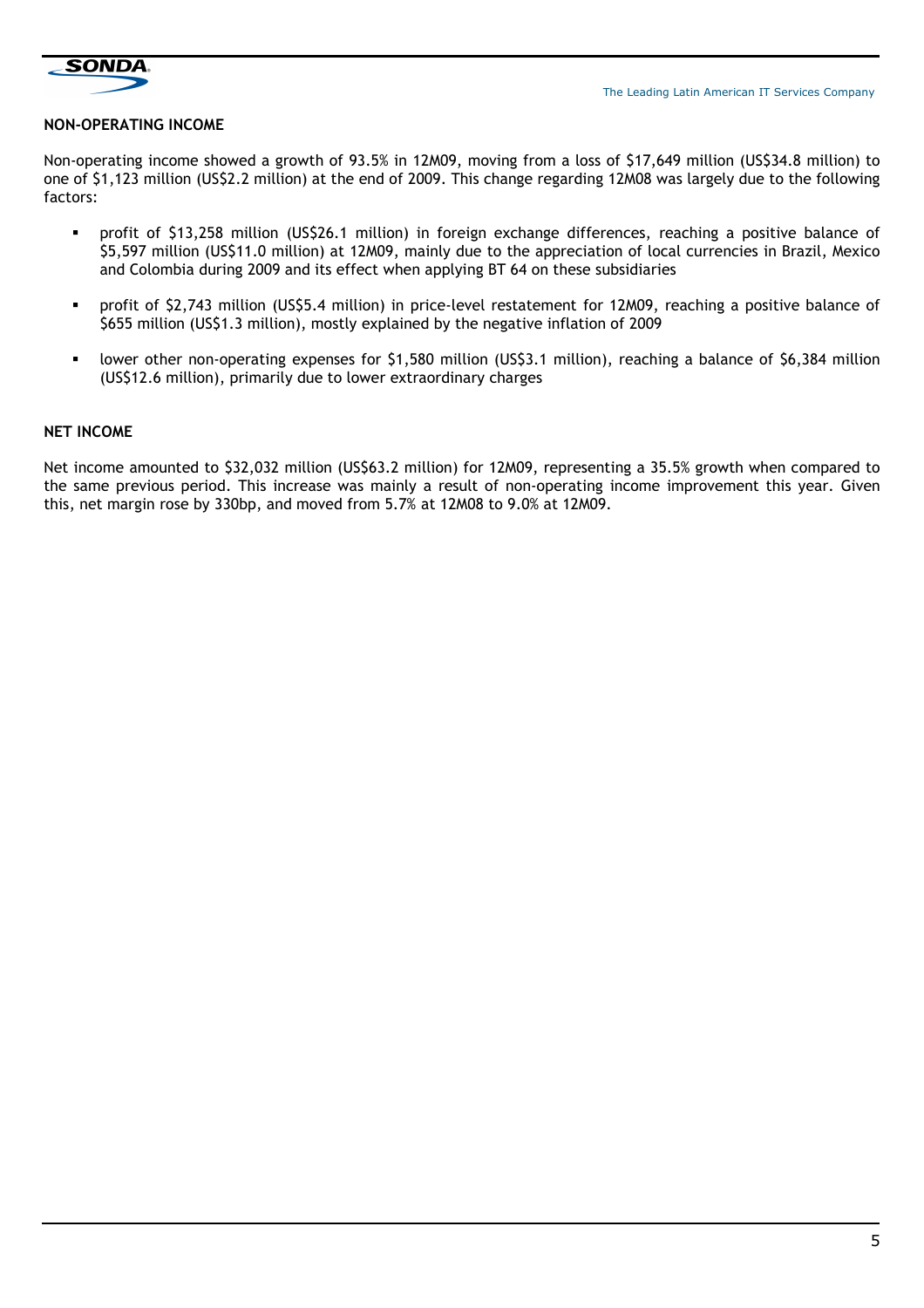

# CONSOLIDATED RESULTS FOR THE FOURTH QUARTER OF 2009 (4Q09)

#### **REVENUES**

i,

Consolidated revenues amounted to \$87,150 million (US\$171.9 million) for 4Q09 with a decline of 31.7% regarding 4Q08. However, when comparing pro-forma 4Q08 expressed under 2009's exchange rate basis to pro-forma 4Q09<sup>1</sup>, consolidated revenues decreased only by 5.7%. Exchange rate fluctuations in Brazil, Mexico and Colombia during 4Q08 meant US\$19.5 million of higher revenues, which were completely offset by the exchange rate variation in Chile that generated US\$43.7 million of lower revenues when converting revenues coming from overseas operations (indeed, US\$21.0 million due to exchange rate changes in Chile between 4Q08 and 4Q09, plus US\$22.7 million due to changes between 9M09 and 12M09).

Detailed analysis based on pro-forma figures for both 4Q08 and 4Q09 is presented below:

- revenues from IT services business totaled \$59,165 million (US\$116.7 million) for 4Q09, with a change of -6.2% considering pro-forma figures, mainly explained by:
	- lower revenues from professional services (-\$4,600 million approx. equivalent to US\$9.1 million), mostly due to the deferment of SAP implementation business in Brazil

- effects of exchange rate fluctuations in Brazil, Mexico and Colombia for 4Q09 explained US\$14.2 million of higher revenues regarding 4Q08, which was entirely offset by the lower exchange rate in Chile for 4Q09 that meant US\$28.4 million in lower revenues when converting revenues generated by overseas operations; given this, when considering accounting figures, this business line showed a drop of 34.0%

 applications business with total revenues of \$12,845 million (US\$25.3 million) for 4Q09, reflecting a rise of 7.9% regarding 4Q08 considering pro-forma figures, mostly due to:

- larger revenues coming from support and implementation services, mostly due to new businesses developed in Brazil (projects and proprietary software solutions) and Colombia

- larger revenues coming from license sales (+\$350 million equivalent to US\$0.7 million), mainly in Chile - effects of exchange rate fluctuations meant US\$4.3 million of higher revenues coming from operations outside of Chile, which was totally offset by US\$9.1 of lower revenues due to the exchange rate variation in Chile during 4Q09; therefore, when considering accounting figures, this business line reflected a decline of 33.3%

 platforms business with total revenues of \$26,645 million (US\$52.5 million) for 4Q09, with a change of -10.2% when compared to 4Q08 considering pro-forma figures, primarily explained by:

- lower hardware sales (-\$4,600 million approx. equivalent to US\$9.1 million), primarily due to lower sales in Chile and OPLA

- effects of exchange rate fluctuations generated US\$0.2 million of higher revenues coming from overseas operations, completely offset by US\$6.2 of lower revenues due to the exchange rate variation in Chile during 4Q09 when converting revenues reported by operations abroad; hence, when considering accounting figures, this business line showed a decrease of -25.4%

IT services business contributed with a 59.6% of consolidated revenues during 4Q09, applications business provided an 11.9% and platforms business generated the remaining 28.8%.

 $^{\rm 1}$  4Q08 figures have been adjusted using 2009 exchange rates, in order to make them comparable to 4Q09 figures. Figures reported in local currency from Brazil, Mexico and Colombia have been converted to US\$ using monthly average exchange rates of 2009, added up and the result converted to Chilean pesos using the closing exchange rate as of December 2009; for OPLA (ex-Colombia), figures reported in US\$ of each period have been converted to Chilean pesos using the closing exchange rate as of December 2009; for Chile, Chilean GAAP figures have been used. On the other hand, in order to exclude the effect of the Chilean peso appreciation between 3Q09 and 4Q09, 4Q09 figures from international operations have been restated as the difference between 9M09 and 12M09 in US\$ of each period converted to Chilean Pesos using the year-end exchange rate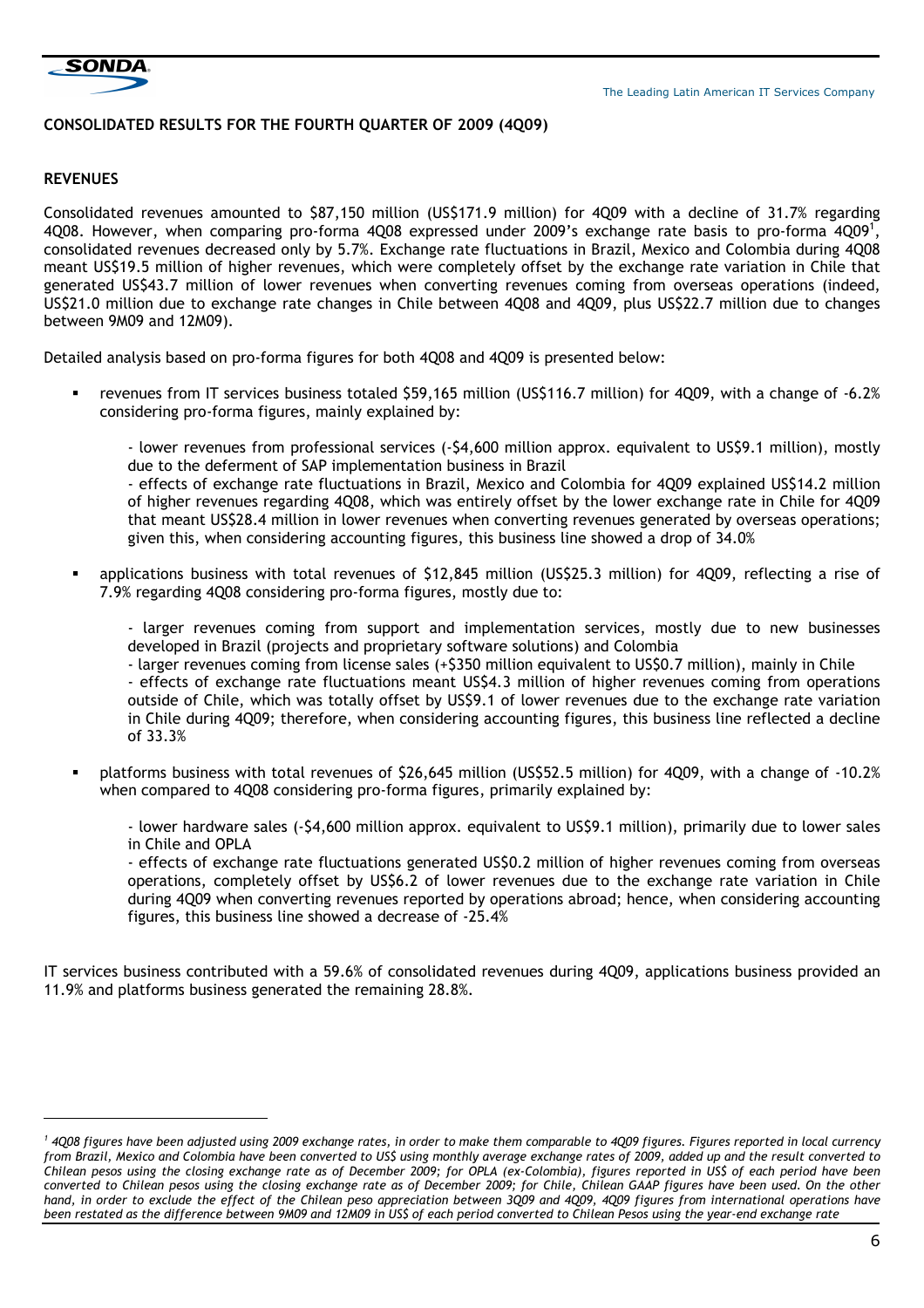

The Leading Latin American IT Services Company

| SONDA CONSOLIDATED     |         | Millions of Ch\$<br><b>Accounting Figures</b> |          |         | Millions of Ch\$          |          |  |
|------------------------|---------|-----------------------------------------------|----------|---------|---------------------------|----------|--|
| <b>Revenues</b>        |         |                                               |          |         | <b>Restated Figures *</b> |          |  |
| <b>Business Line</b>   | 4Q08    | 4Q09                                          | % Var.   | 4Q08    | 4Q09                      | % Var.   |  |
| <b>Platforms</b>       | 33,674  | 25,110                                        | $-25.4%$ | 29,680  | 26,645                    | $-10.2%$ |  |
| <b>IT Services</b>     | 78,650  | 51,909                                        | $-34.0%$ | 63,065  | 59,165                    | $-6.2%$  |  |
| <b>Applications</b>    | 15,184  | 10,131                                        | $-33.3%$ | 11,908  | 12,845                    | 7.9%     |  |
| Total                  | 127,508 | 87,150                                        | $-31.7%$ | 104,653 | 98,656                    | $-5.7%$  |  |
| Share by Business Line |         |                                               |          |         |                           |          |  |
| <b>Platforms</b>       | 26.4%   | 28.8%                                         |          |         |                           |          |  |
| <b>IT Services</b>     | 61.7%   | 59.6%                                         |          |         |                           |          |  |
| <b>Applications</b>    | 11.9%   | 11.6%                                         |          |         |                           |          |  |
| Total                  | 100.0%  | 100.0%                                        |          |         |                           |          |  |

vear 2009; OPLA (ex-Colombia) with figures in US\$ of each period converted to the year-end exchange rate of 2009; and Chile with Chilean GAAP figures. On the other hand, 4Q09 figures from international operations have been restated as the difference between<br>9M09 and 12M09, considering US\$ of each period, converted to Ch\$ using the yea

# COST OF SALES AND SELLING, GENERAL AND ADMINISTRATIVE EXPENSES

Cost of sales amounted to \$75,196 million (US\$148.3 million) for 4Q09 and showed a decline of 4.2% regarding 4Q08 when considering pro-forma figures. This change was primarily a result of lower costs of sales reported by operations in Brazil and Chile. Based on accounting figures, operating costs decreased by 32.1% at 4Q09.

SG&A expenses totaled \$8,490 million (US\$16.7 million) for 4Q09, with a decrease of 15.0% when compared to 4Q08. This reduction was primarily explained by lower general expenses in Brazil and OPLA. Considering accounting figures, SG&A expenses decreased by 43.0% regarding 4Q08.

#### OPERATING INCOME AND EBITDA

Operating income reached \$14,970 million (US\$29.5 million) for 4Q09, showing a decline of 7.2% considering pro-forma figures, mostly due to lower results from operations in Chile. Considering accounting figures, operating income decreased by 21.2%. Gross margin rose by 40 bp to reach 24.3% at 4Q09, while operating margin increased by 210bp to reach 16.0%, reflecting lower costs of sales and SG&A expenses.

EBITDA totalled \$19,262 million (US\$38.0 million) for 4Q09, with a change of -9.4% based on pro-forma figures. When considering accounting figures, EBITDA decreased by 22.1% when compared to 4Q08. Nevertheless, EBITDA margin grew by 250bp when moving from 18.1% at 4Q08 to 20.6% at 4Q09. This increase was mostly explained by higher margins reached by our Brazilian operations.

Figure 5 - Income Statement

| rigure 5 - income statement |                                               |           |          |                                               |           |          |  |  |  |  |
|-----------------------------|-----------------------------------------------|-----------|----------|-----------------------------------------------|-----------|----------|--|--|--|--|
| SONDA CONSOLIDATED          | Millions of Ch\$<br><b>Accounting Figures</b> |           |          | Millions of Ch\$<br><b>Restated Figures *</b> |           |          |  |  |  |  |
| <b>INCOME STATEMENT</b>     | 4Q08                                          | 4Q09      | % Var.   | 4Q08                                          | 4Q09      | % Var.   |  |  |  |  |
| <b>Revenues</b>             | 127,508                                       | 87,150    | $-31.7%$ | 104,653                                       | 98,656    | $-5.7%$  |  |  |  |  |
| Cost of Sales               | $-97,049$                                     | $-65,936$ | $-32.1%$ | -78,530                                       | $-75,196$ | $-4.2%$  |  |  |  |  |
| Gross Profit                | 30,459                                        | 21,214    | $-30.4%$ | 26,123                                        | 23,460    | $-10.2%$ |  |  |  |  |
| <b>Operating Income</b>     | 17,728                                        | 13,962    | $-21.2%$ | 16,139                                        | 14,970    | $-7.2%$  |  |  |  |  |
| EBITDA                      | 23,036                                        | 17,941    | -22.1%   | 21,261                                        | 19,262    | $-9.4%$  |  |  |  |  |
| Non Operating Income        | $-5,482$                                      | $-2,153$  | $-60.7%$ |                                               |           |          |  |  |  |  |
| <b>Net Income</b>           | 9.498                                         | 7,722     | $-18.7%$ | -                                             |           | ٠        |  |  |  |  |
| <b>FINANCIAL RATIOS</b>     | %                                             | %         |          |                                               |           |          |  |  |  |  |
| Gross Margin                | 23.9%                                         | 24.3%     |          |                                               |           |          |  |  |  |  |
| Operating Margin            | 13.9%                                         | 16.0%     |          |                                               |           |          |  |  |  |  |
| EBITDA Margin               | 18.1%                                         | 20.6%     |          |                                               |           |          |  |  |  |  |
| Net Margin                  | 7.4%                                          | 8.9%      |          |                                               |           |          |  |  |  |  |

(\*) : Restated figures for 4Q08 considered original figures in local currency in Brazil, Mexico and Colombia, converted according to exchange rates of year 2009; OPLA (ex-Colombia) with figures in US\$ of each period converted to the year-end exchange rate of 2009; and Chile with Chilean<br>GAAP figures. On the other hand, 4Q09 figures from international operations have b considering US\$ of each period, converted to Ch\$ using the year-end exchange rate of 2009.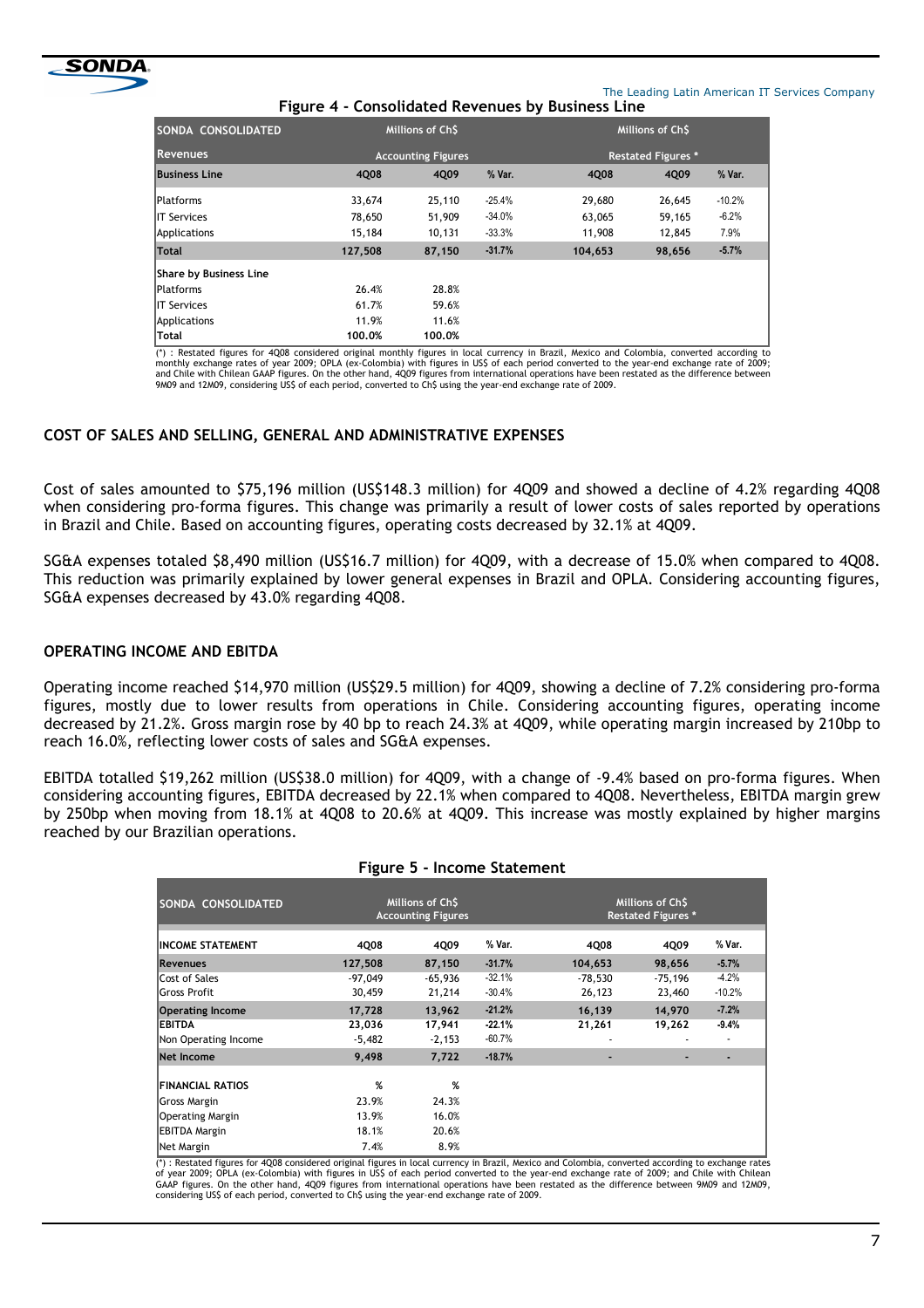

#### NON-OPERATING INCOME

Non-operating income improved by 60.7% in 4Q09, when passing from a loss of \$5,482 million (US\$10.8 million) to one of \$2,153 million (US\$4.2 million) for 4Q09, largely explained by:

- gain of \$5,421 million (US\$10.7 million) in foreign exchange differences for 4Q09, reaching a positive balance of \$96 million (US\$0.2 million), primarily explained by appreciation of local currencies and its effect when applying BT 64
- lower goodwill amortization for \$900 million (US\$1.8 million) for 12M09, with a final value of \$769 million (US\$1.5 million), due mainly to the lower exchange rate in Chile when compared to 12M08 and its effect on the goodwill balance

#### NET INCOME

Net income reached \$7,722 million (US\$15.2 million) in 4Q09, which represented a decline of 18.7% regarding 4Q08, mostly explained by higher tax charges during last quarter. Nevertheless, net margin rose by 150bp and scaled up from 7.4% at 4Q08 to 8.9% at 4Q09.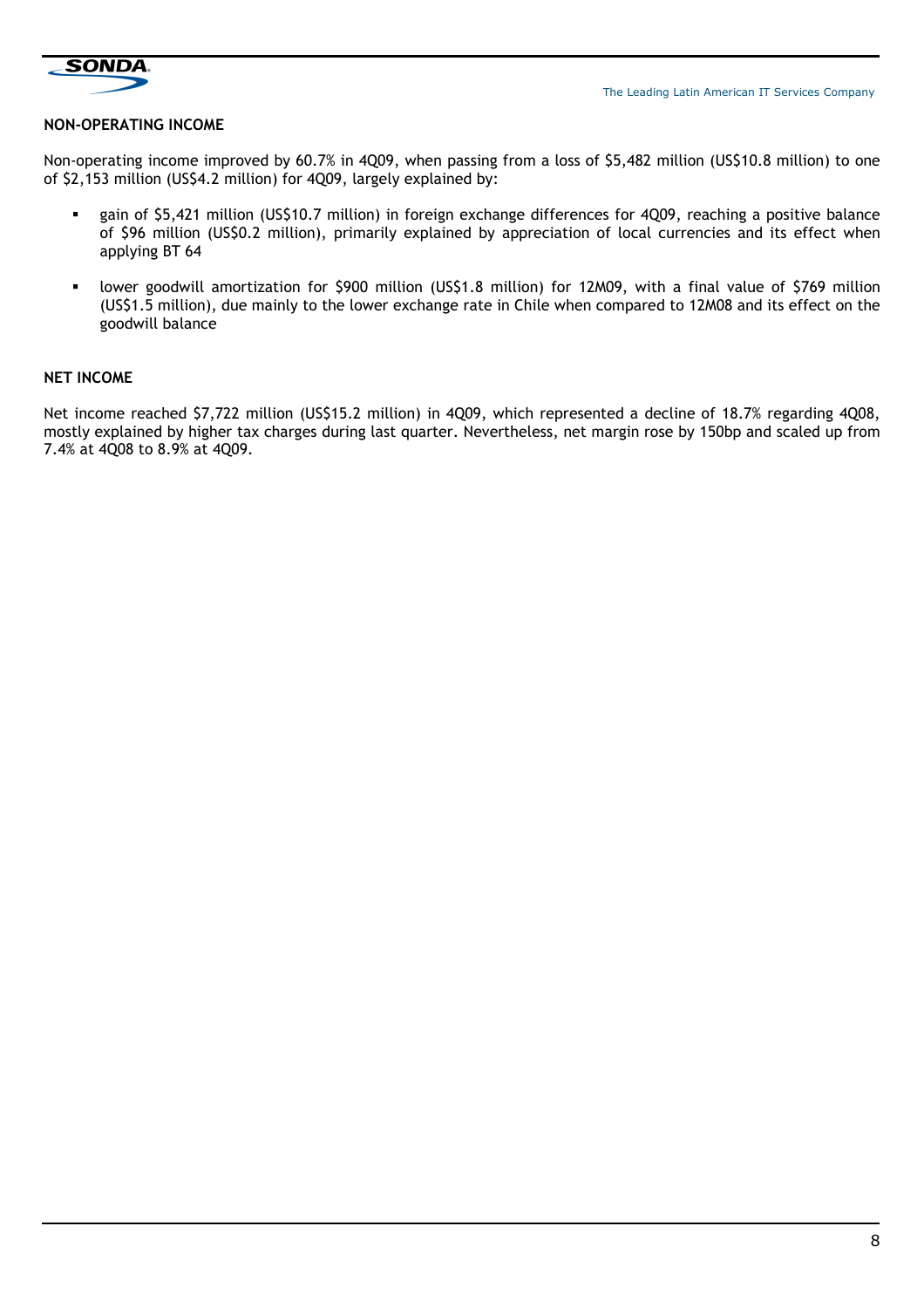

# 3. REGIONAL RESULTS FOR DECEMBER 2009 (12M09) AND THE FOURTH QUARTER OF 2009 (4Q09)

# CHILE

Main changes in Chile between 12M08 and 12M09 are described below:

- revenues of \$180,745 million (US\$356.4 million) for 12M09, maintaining a similar level regarding the same previous period, mainly explained by larger revenues from platforms business (+1.6%) offset by lower revenues from the IT services business (-1.8%)
- operating income of \$28,596 million (US\$56.4 million), reflecting a decline of 12.9% related primarily to a lower level of activity in some transaction-based contracts, to exchange rates changes and its effects on margins of platform products, and to lower results due to subsidiaries divested in 2009
- EBITDA of \$44,019 million (US\$86.8 million) for 12M09, showing a drop of 10.5% regarding 12M08, along with a lower operating income
- operating margin of 15.8% and EBITDA margin of 24.4% for 12M09

| $S$ ulc $V$<br><b>PUSILICSS III CHIIG</b> |               |               |       |               |                                    |            |       |               |
|-------------------------------------------|---------------|---------------|-------|---------------|------------------------------------|------------|-------|---------------|
| <b>CHILE</b><br>(in millions of Ch\$).    | <b>Dec-08</b> | <b>Dec-09</b> | Var.  | $\frac{9}{6}$ | 4008                               | 4009       | Var.  | $\frac{9}{6}$ |
| <b>Revenues</b>                           | 181,701       | $180.745 -$   | 956   | $-0.5%$       | 54,633                             | $49,721 -$ | 4,912 | $-9.0%$       |
| Platforms                                 | 71,824        | 73,009        | 1,185 | 1.6%          | 23,322                             | $20,516 -$ | 2,805 | $-12.0\%$     |
| IT Services                               | 99,626        | $97.849 -$    | 1,778 | $-1.8%$       | 28,735                             | $26,331 -$ | 2,403 | $-8.4\%$      |
| Applications                              | 10,251        | $9.888 -$     | 364   | $-3.5%$       | 2,576                              | 2,873      | 296   | 11.5%         |
| Cost of Sales<br>۰.                       | 134,646 -     | 138,199 -     | 3,553 | $2.6\%$ -     | 38,379<br>$\overline{\phantom{a}}$ | 36,230     | 2,149 | $-5.6%$       |
| <b>Gross Profit</b>                       | 47,056        | $42.546 -$    | 4,510 | $-9.6%$       | 16,254                             | $13,490 -$ | 2,764 | $-17.0%$      |
| SG&A Expenses<br>۰.                       | 14,208 -      | 13,950        | 258   | $-1.8\%$ -    | 3,980<br>$\overline{\phantom{a}}$  | 3,541      | 438   | -11.0%        |
| <b>Operating Income</b>                   | 32,848        | $28.596 -$    | 4,252 | $-12.9%$      | 12,274                             | 9,949      | 2,326 | -18.9%        |
| <b>EBITDA</b>                             | 49,202        | $44,019 -$    | 5,183 | $-10.5%$      | 16,092                             | 13,317     | 2,776 | $-17.2%$      |
| <b>Operating Margin</b>                   | 18.1%         | 15.8%         |       |               | 22.5%                              | 20.0%      |       |               |
| EBITDA Margin                             | 27.1%         | 24.4%         |       |               | 29.5%                              | 26.8%      |       |               |

#### Figure 6 – Business in Chile

Main changes in Chile between 4Q08 and 4Q09 are described below:

- revenues of \$49.721 million (US\$98.0 million) for 4Q09, with a decline of 9.0% regarding 4Q08, mainly due to lower revenues from both platforms business (-12.0%) and IT services business (-11.5%)
- operating income of \$9,949 million (US\$19.6 million) for 4Q09, reflecting a decrease of 18.9% related to a reduction in results from some transaction-based contracts and fluctuations in margins of some platform products due to the appreciation of the Chilean Peso in 2009
- EBITDA totaling \$13,317 million (US\$26.3 million), showing a drop of 17.2% regarding 4Q08, mostly explained by a lower operating income
- operating margin of 20.0% and EBITDA margin of 26.8% for 4Q09

# BRAZIL

For comparison purposes, changes regarding 12M08 were calculated based on original figures in local currency, converted using exchange rates of 2009:

- revenues of ThUS\$237,938 for 12M09, with a decline of 3.1% regarding 12M08, reflecting primarily the deferment of SAP implementation business affecting the IT services business
- rise of 26.8% in applications business (+ThUS\$14,540) for 12M09, as a consequence of new businesses related to proprietary solutions such as SPED, SATI and others
- operating income of ThUS\$23,779 and EBITDA of ThUS\$28,202 for 12M09, with increases of 33.7% and 26.5% respectively, mainly explained by a higher gross profit and savings in SG&A expenses
- 280 bp increase in both operating margin and EBITDA margin for 12M09, reaching levels of 10.0% and 11.9% respectively, mostly as a result of larger efficiencies and synergies achieved during the year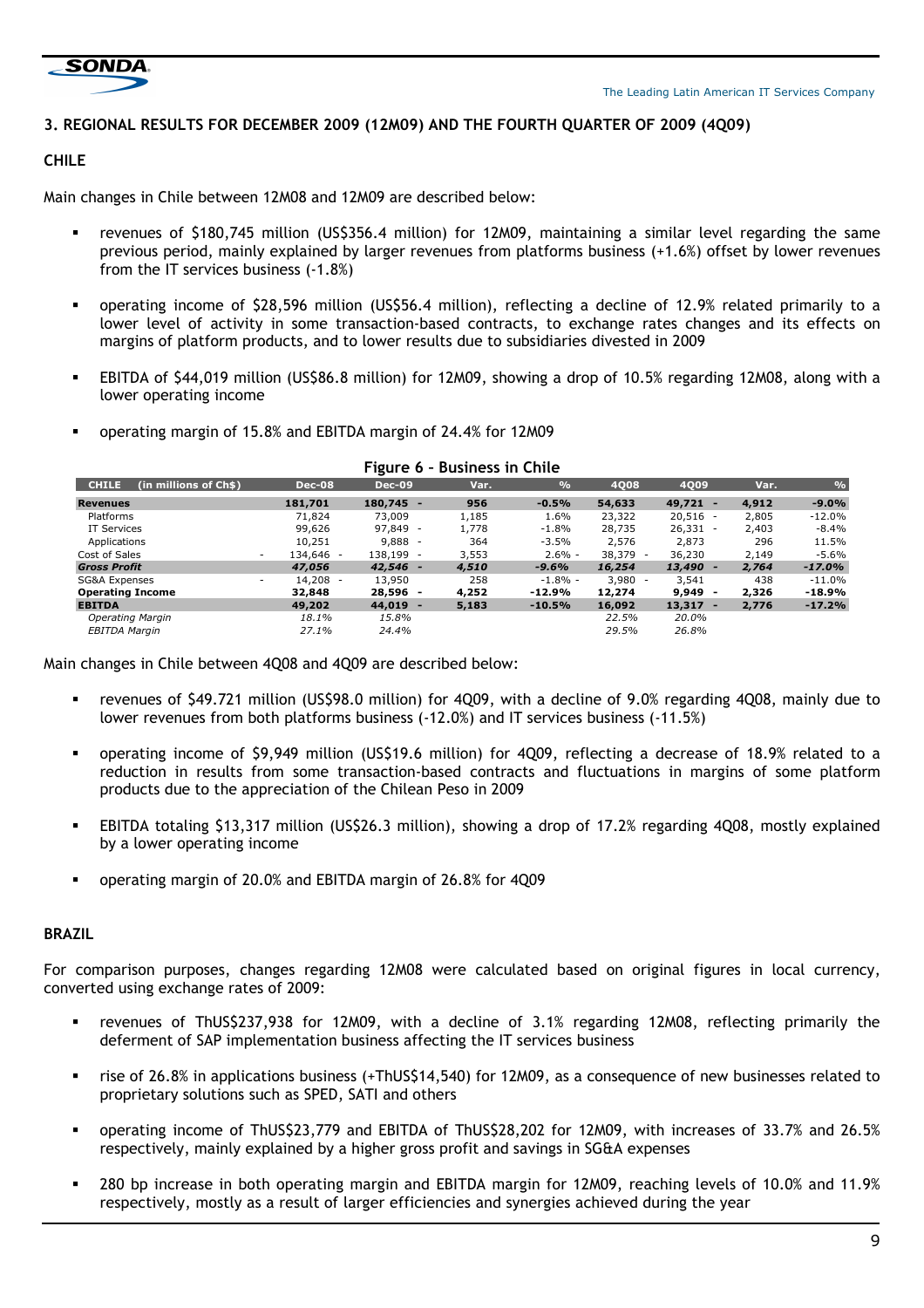

|                                                                                                                                    | $\frac{1}{2}$                                                                                                                                     | 4008                                             | 4009                     | Var.                            | $\frac{9}{6}$ |
|------------------------------------------------------------------------------------------------------------------------------------|---------------------------------------------------------------------------------------------------------------------------------------------------|--------------------------------------------------|--------------------------|---------------------------------|---------------|
| 7,656                                                                                                                              | $-3.1%$                                                                                                                                           | 72,450                                           | 67,301                   | 5,149                           | $-7.1%$       |
| 708                                                                                                                                | $-37.0\%$                                                                                                                                         | 546                                              | 373                      | 173<br>$\overline{\phantom{0}}$ | $-31.7%$      |
| 21,487                                                                                                                             | $-11.3%$                                                                                                                                          | 54,017                                           | 48,243                   | 5.774                           | $-10.7%$      |
|                                                                                                                                    | 26.8%                                                                                                                                             | 17,887                                           | 18,685                   | 798                             | 4.5%          |
|                                                                                                                                    |                                                                                                                                                   |                                                  | 52,240                   | 5,952                           | $-10.2%$      |
| 2,943                                                                                                                              | 6.4%                                                                                                                                              | 14,257                                           | 15,061                   | 804                             | 5.6%          |
| 3,047                                                                                                                              |                                                                                                                                                   |                                                  | 6,511                    | 1,945                           | $-23.0%$      |
| 5,990                                                                                                                              | 33.7%                                                                                                                                             | 5,801                                            | 8,550                    | 2,749                           | 47.4%         |
| 5,907                                                                                                                              | 26.5%                                                                                                                                             | 7,146                                            | 9,404                    | 2,258                           | 31.6%         |
|                                                                                                                                    |                                                                                                                                                   | $8.0\%$                                          |                          |                                 |               |
|                                                                                                                                    |                                                                                                                                                   | $9.9\%$                                          | 14.0%                    |                                 |               |
| <b>Dec-08</b><br>245,594<br>1,913<br>189,485<br>54,195<br>199,566 -<br>46,027<br>$28.239 -$<br>17.789<br>22,295<br>7.2%<br>$9.1\%$ | . <i>.</i><br><b>Dec-09</b><br>237,938 -<br>$1.205 -$<br>167,998 -<br>68,735<br>188,968<br>48,970<br>25,191<br>23,779<br>28,202<br>10.0%<br>11.9% | PUSITICSS III PIUZII<br>Var.<br>14,540<br>10,598 | $-5.3% -$<br>$-10.8\%$ - | $58,192 -$<br>$8,456 -$         | 12.7%         |

Figure 7 – Business in Brazil

In order to exclude exchange rate effects, changes regarding 4Q08 were calculated based on original figures in local currency, converted using exchange rates of 2009. On the other hand, 4Q09 figures have been restated as the difference between 9M09 and 12M09, considering US\$ of each period.

- revenues of ThUS\$67,301 for 4Q09, with a decline of 7.1% regarding 4Q08, mostly explained by lower revenues coming from IT services business due to a lower amount of SAP implementation projects
- growth of 4.5% in revenues coming from applications business (+ThUS\$798), primarily due to a larger volume of new businesses related to proprietary software solutions such as SPED, SATI and others
- operating income of ThUS\$8,550 and EBITDA of ThUS\$9,404 for 4Q09, growing by 47.4% and 31.6% respectively, as a result of a higher gross profit along with savings in SG&A expenses
- outstanding growth of 470bp in operating margin and 410bp in EBITDA margin when compared to 4Q08, reflecting synergies reached during the year and SG&A expenses savings

### **MEXICO**

For comparison purposes, changes regarding 12M08 were calculated based on original figures in local currency, converted using exchange rates of 2009:

- 26.9% growth in revenues, with a final amount of ThUS\$36,006 for 12M09, as a result of increases in all business lines
- rise of 9.2% in revenues coming from IT services segment, mainly due to new outsourcing businesses, and a growth of 95.5% in revenues coming from platforms business mostly related to larger software license sales
- operating income of ThUS\$3,905, with a rise of 14.6% regarding 12M08 due to a larger gross profit, and EBITDA of ThUS\$4,380 for 12M09
- operating margin of 10.8% and EBITDA margin of 12.2% for 12M09, reflecting in part the higher relative share of platform revenues and a change in our depreciation and amortization policy implemented in Mexico this year

|                              |                | -             |       |               |                 |                                   |       |               |
|------------------------------|----------------|---------------|-------|---------------|-----------------|-----------------------------------|-------|---------------|
| (in ThUS\$)<br><b>MEXICO</b> | <b>Dec-08</b>  | <b>Dec-09</b> | Var.  | $\frac{1}{2}$ | 4Q08            | 4Q09                              | Var.  | $\frac{0}{0}$ |
| <b>Revenues</b>              | 28,364         | 36,006        | 7,642 | 26.9%         | 8,158           | 11,565                            | 3,407 | 41.8%         |
| <b>Platforms</b>             | 5,491          | 10,737        | 5,246 | 95.5%         | 2,154           | 4,424                             | 2,270 | 105.4%        |
| IT Services                  | 22,815         | 24,914        | 2,099 | $9.2\%$       | 6,004           | 7,061                             | 1,057 | 17.6%         |
| Applications                 | 58             | 355           | 297   | 510.2%        | $\Omega$        | 80                                | 80    | 612700.9%     |
| Cost of Sales                | 21,384 -<br>۰  | $28,251 -$    | 6,867 | $32.1\% -$    | 5,797<br>$\sim$ | 9,493<br>$\overline{\phantom{a}}$ | 3,696 | 63.8%         |
| <b>Gross Profit</b>          | 6,980          | 7,755         | 775   | 11.1%         | 2,361           | $2,072 -$                         | 289   | $-12.2%$      |
| <b>SG&amp;A Expenses</b>     | $3,572 -$<br>۰ | $3,850 -$     | 278   | $7.8\%$ -     | 896 -           | 994 -                             | 98    | 10.9%         |
| <b>Operating Income</b>      | 3,408          | 3,905         | 497   | 14.6%         | 1,464           | 1,078<br>۰                        | 386   | $-26.4%$      |
| <b>EBITDA</b>                | 4,558          | $4,380 -$     | 178   | $-3.9%$       | 1,733           | 1,200                             | 533   | $-30.8%$      |
| <b>Operating Margin</b>      | 12.0%          | 10.8%         |       |               | 17.9%           | $9.3\%$                           |       |               |
| <b>EBITDA Margin</b>         | 16.1%          | 12.2%         |       |               | 21.2%           | 10.4%                             |       |               |

#### Figure 8 – Business in Mexico

In order to exclude exchange rate effects, changes regarding 4Q08 were calculated based on original figures in local currency, converted using exchange rates of 2009. On the other hand, 4Q09 figures have been restated as the difference between 9M09 and 12M09, considering US\$ of each period.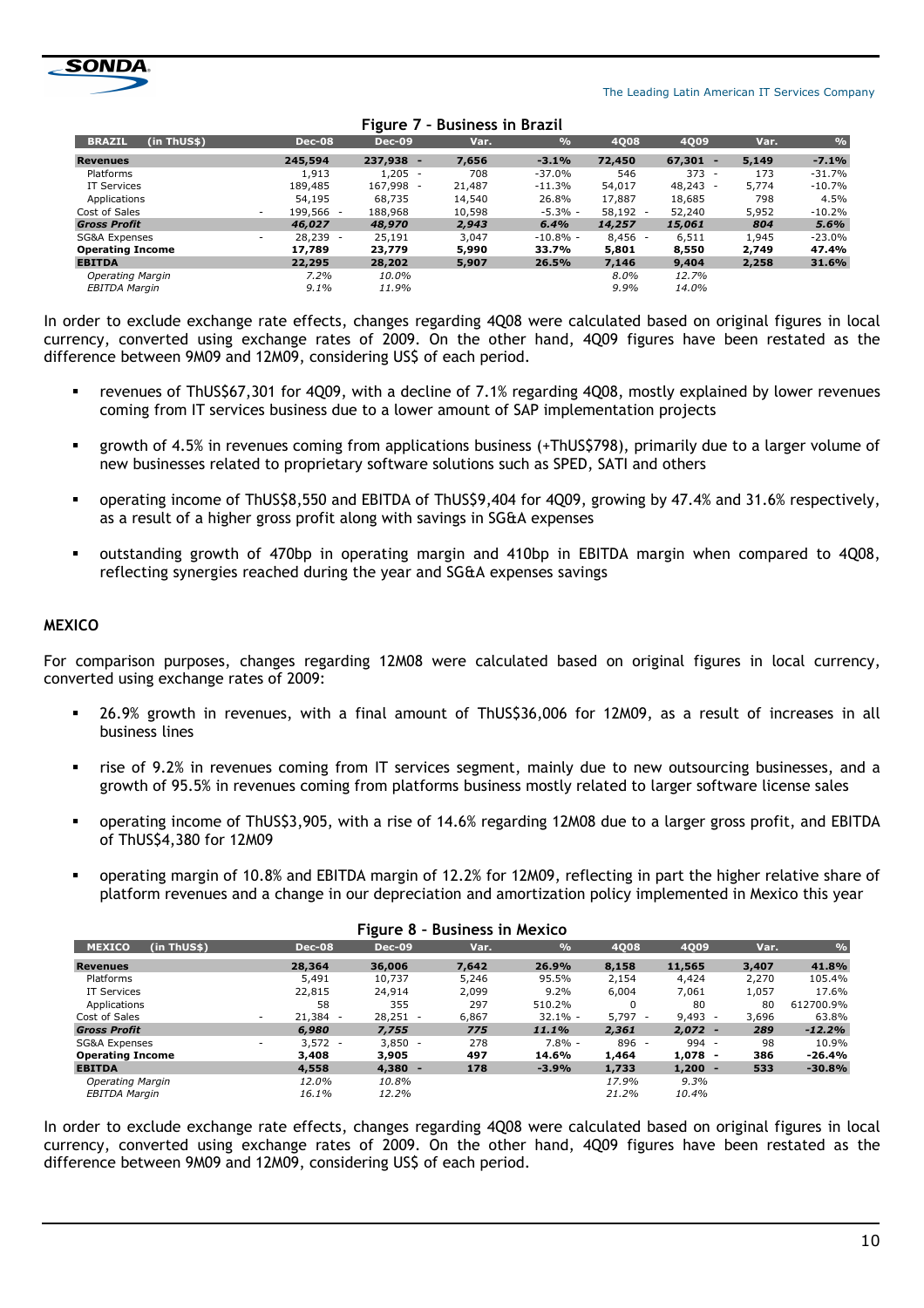# **SONDA**

The Leading Latin American IT Services Company

- increase of 41.8% in revenues, totaling ThUS\$11,565 at 4Q09, mostly explained by higher revenues from both IT services business (+17.6%) and platforms business (+105.4%)
- operating income of ThUS\$1,078 and EBITDA of ThUS\$1,200 for 4Q09, showing a decrease of 26.4% and 30.8% respectively, mainly as a consequence of larger costs of sales related to higher platform revenues
- operating margin of 9.3% and EBITDA margin of 10.4% for 4Q09

# OPLA (Other countries in Latin America)

For comparison purposes, changes regarding 12M08 were calculated based on original figures in US\$, except for Colombia whose 12M08 figures have been restated based on original figures in local currency converted using exchange rates of 2009:

- revenues of ThUS\$72,614 for 12M09, with a change of -4.0% regarding the same previous period, due primarily to higher revenues from applications business (+ThUS\$4,355) offset by lower revenues coming from both platforms business (-ThUS\$4,313) and IT services business (-ThUS\$3,099), partly explained by the postponement of SAP implementation projects in Colombia
- growth of 83.5% in applications business primarily generated by Colombia (+ThUS\$4,189) and Peru (+ThUS\$398)
- operating income of ThUS\$4,127 and EBITDA of ThUS\$7,861 for 12M09, the later slightly exceeding the level reported during 2008
- operating margin remained at 5.7% for 12M09, supported in part by lower SG&A expenses
- improvement of 50bp in EBITDA margin to reach 10.8% for 12M09, highlighting higher contributions to results and EBITDA from operations in Colombia, Costa Rica and Peru

| <b>OPLA</b><br>(in ThUS\$) | <b>Dec-08</b>                         | <b>Dec-09</b> | Var.  | $\frac{0}{2}$ | 4008       | <b>4009</b>                       | Var.  | $\frac{9}{6}$ |
|----------------------------|---------------------------------------|---------------|-------|---------------|------------|-----------------------------------|-------|---------------|
| <b>Revenues</b>            | 75,671                                | $72.614 -$    | 3,057 | $-4.0%$       | 20,355     | 17,634<br>-                       | 2.721 | $-13.4%$      |
| Platforms                  | 37,818                                | $33,505 -$    | 4,313 | $-11.4\%$     | 10,134     | 7,289                             | 2,845 | $-28.1%$      |
| IT Services                | 32,635                                | 29,536 -      | 3,099 | $-9.5\%$      | 9,272      | 9,444                             | 172   | 1.9%          |
| Applications               | 5,218                                 | 9,573         | 4,355 | 83.5%         | 949        | 901                               | 48    | $-5.1%$       |
| Cost of Sales              | $62.090 -$<br>$\sim$                  | 60,869        | 1,221 | $-2.0\% -$    | $17.053 -$ | 15,106                            | 1,947 | $-11.4%$      |
| <b>Gross Profit</b>        | 13,581                                | $11,745 -$    | 1,836 | $-13.5%$      | 3,302      | 2,528<br>$\overline{\phantom{0}}$ | 774   | $-23.4%$      |
| SG&A Expenses              | $9.264 -$<br>$\overline{\phantom{a}}$ | 7,618         | 1,646 | $-17.8\%$ -   | $2,767 -$  | 2,254                             | 513   | $-18.6%$      |
| <b>Operating Income</b>    | 4,317                                 | $4,127 -$     | 190   | -4.4%         | 534        | $274 -$                           | 260   | $-48.7%$      |
| <b>EBITDA</b>              | 7.822                                 | 7,861         | 39    | 0.5%          | 1,554      | $1,121 -$                         | 433   | $-27.9%$      |
| <b>Operating Margin</b>    | 5.7%                                  | 5.7%          |       |               | 2.6%       | 1.6%                              |       |               |
| EBITDA Margin              | 10.3%                                 | 10.8%         |       |               | 7.6%       | 6.4%                              |       |               |

#### Figure 9 – Business in OPLA

In order to exclude exchange rate effects, changes regarding 4Q08 were calculated based on original figures in US\$, except for Colombia whose 4Q08 figures have been restated based on original figures in local currency converted using exchange rates of 2009. On the other hand, 4Q09 figures have been restated as the difference between 9M09 and 12M09, considering US\$ of each period.

- revenues of ThUS\$17,634 for 4Q09, with a decline of 13.4% regarding 4Q08, mostly as a result of lower revenues coming from platforms business (-ThUS\$2,845)
- operating income of ThUS\$274, negatively affected by lower revenues and leading to an operating margin of 1.6% for 4Q09
- EBITDA of ThUS\$1,121 for 4Q09 with an EBITDA margin of 6.4%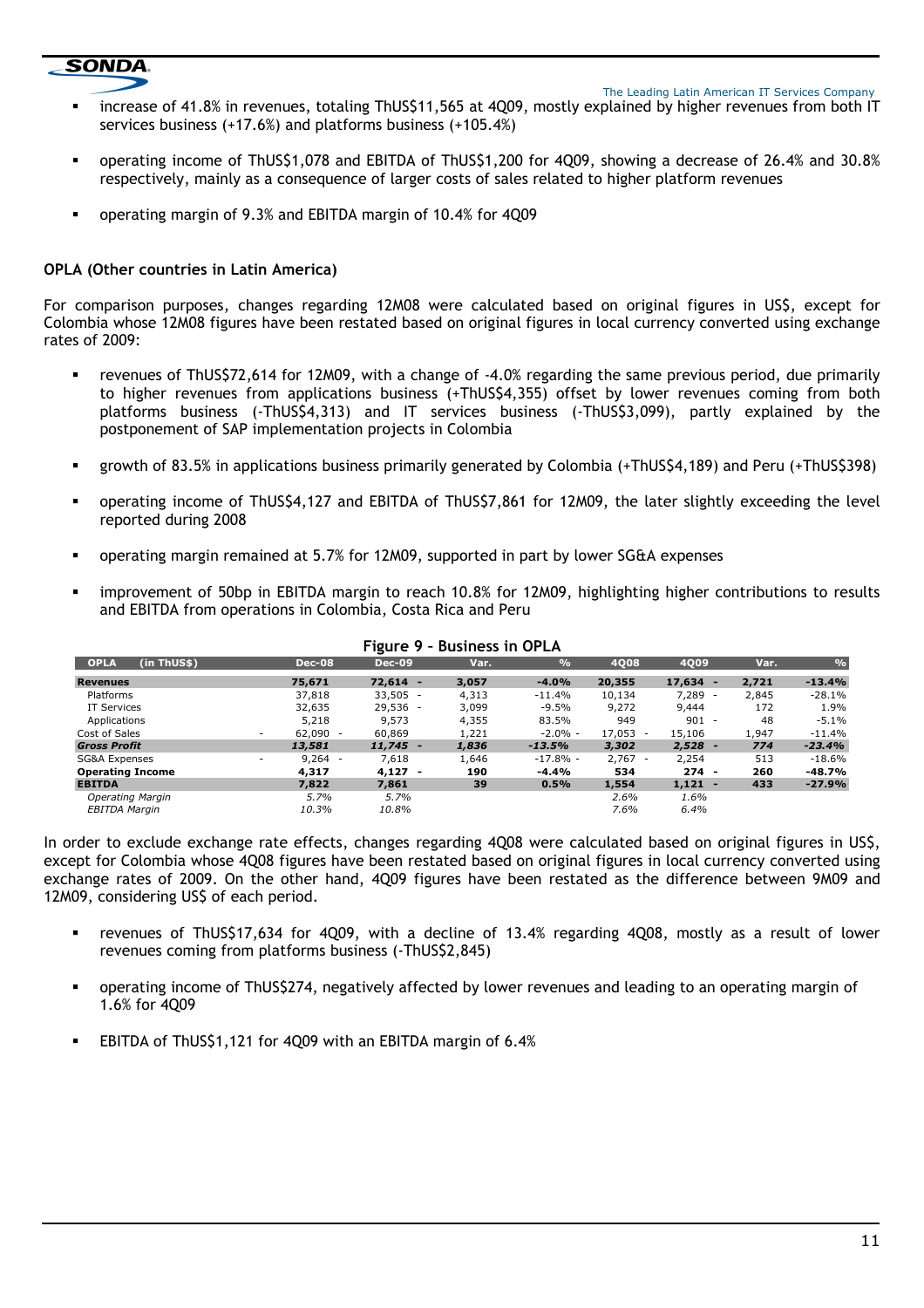

# Figure 10 – Regional Summary for 12M09

| Millions of Ch\$         | <b>Dec-08</b>                | <b>Dec-09</b>             | % Var.    |                           | <b>Dec-08</b> | <b>Dec-09</b> | % Var.   |
|--------------------------|------------------------------|---------------------------|-----------|---------------------------|---------------|---------------|----------|
|                          |                              | <b>Accounting Figures</b> |           | <b>Restated Figures *</b> |               |               |          |
| <b>CHILE</b>             |                              |                           |           |                           |               |               |          |
| <b>Revenues</b>          | 181.701                      | 180.745                   | $-0,5%$   |                           | 181.701       | 180.745       | $-0,5%$  |
| Platforms                | 71.824                       | 73.009                    | 1,6%      |                           | 71.824        | 73.009        | 1,6%     |
| <b>IT Services</b>       | 99.626                       | 97.849                    | $-1,8%$   |                           | 99.626        | 97.849        | $-1,8%$  |
| Applications             | 10.251                       | 9.888                     | $-3,5%$   |                           | 10.251        | 9.888         | $-3,5%$  |
| Cost of Sales            | 134.646 -                    | 138.199                   | 2,6%      |                           | 134.646 -     | 138.199       | 2,6%     |
| <b>Gross Profit</b>      | 47.056                       | 42.546                    | $-9,6%$   |                           | 47.056        | 42.546        | $-9,6%$  |
| <b>SG&amp;A Expenses</b> | 14.208 -                     | 13.950                    | $-1,8%$   |                           | 14.208 -      | 13.950        | $-1,8%$  |
| <b>Operating Income</b>  | 32.848                       | 28.596                    | $-12,9%$  |                           | 32,848        | 28,596        | $-12,9%$ |
| <b>EBITDA</b>            | 49.202                       | 44.019                    | $-10,5%$  |                           | 49.202        | 44.019        | $-10,5%$ |
| <b>Operating Margin</b>  | 18,1%                        | 15,8%                     |           |                           | 18,1%         | 15,8%         |          |
| EBITDA Margin            | 27,1%                        | 24,4%                     |           |                           | 27,1%         | 24,4%         |          |
| <b>BRAZIL</b>            |                              |                           |           |                           |               |               |          |
| <b>Revenues</b>          | 166.396                      | 120.658                   | $-27,5%$  |                           | 124.541       | 120,658       | $-3,1%$  |
| Platforms                | 1.293                        | 611                       | $-52,8%$  |                           | 970           | 611           | $-37,0%$ |
| <b>IT Services</b>       | 129.207                      | 85.192                    | $-34,1%$  |                           | 96.088        | 85.192        | $-11,3%$ |
| Applications             | 35.895                       | 34.856                    | $-2,9%$   |                           | 27.482        | 34.856        | 26,8%    |
| Cost of Sales            | 135.375 -                    | 95.826                    | $-29,2%$  |                           | $101.200 -$   | 95.826        | $-5,3%$  |
| <b>Gross Profit</b>      | 31.020                       | 24.833                    | $-19,9%$  |                           | 23.340        | 24.833        | 6,4%     |
| <b>SG&amp;A Expenses</b> | $19.165 -$<br>$\overline{a}$ | 12.775                    | $-33,3%$  | $\overline{a}$            | $14.320 -$    | 12.775        | $-10,8%$ |
| <b>Operating Income</b>  | 11,855                       | 12.058                    | 1,7%      |                           | 9.021         | 12,058        | 33,7%    |
| <b>EBITDA</b>            | 14.637                       | 14.301                    | $-2,3%$   |                           | 11.306        | 14.301        | 26,5%    |
| <b>Operating Margin</b>  | 7,1%                         | 10,0%                     |           |                           | 7,2%          | 10,0%         |          |
| <b>EBITDA Margin</b>     | 8,8%                         | 11,9%                     |           |                           | 9,1%          | 11,9%         |          |
| <b>MEXICO</b>            |                              |                           |           |                           |               |               |          |
| <b>Revenues</b>          | 20.881                       | 18.259                    | $-12,6%$  |                           | 14.383        | 18.259        | 26,9%    |
| Platforms                | 4.019                        | 5.445                     | 35,5%     |                           | 2.784         | 5.445         | 95,5%    |
| <b>IT Services</b>       | 16.817                       | 12.634                    | $-24,9%$  |                           | 11.569        | 12.634        | 9,2%     |
| Applications             | 45                           | 180                       | 296,6%    |                           | 30            | 180           | 510,2%   |
| Cost of Sales            | 15.703 -                     | 14.326                    | $-8,8%$   |                           | 10.844 -      | 14.326        | 32,1%    |
| <b>Gross Profit</b>      | 5.178                        | 3.933                     | $-24,1%$  |                           | 3.540         | 3.933         | 11,1%    |
| SG&A Expenses            | $2.718 -$                    | 1.952                     | $-28,2%$  |                           | $1.811 -$     | 1.952         | 7,8%     |
| <b>Operating Income</b>  | 2.461                        | 1.980                     | $-19,5%$  |                           | 1.728         | 1.980         | 14,6%    |
| <b>EBITDA</b>            | 2.853                        | 2.221                     | $-22,2%$  |                           | 2.311         | 2.221         | $-3,9%$  |
| <b>Operating Margin</b>  | 11,8%                        | 10,8%                     |           |                           | 12,0%         | 10,8%         |          |
| <b>EBITDA Margin</b>     | 13,7%                        | 12,2%                     |           |                           | 16,1%         | 12,2%         |          |
| <b>OPLA</b>              |                              |                           |           |                           |               |               |          |
| Revenues                 | 48.466                       | 36.823                    | $-24,0%$  |                           | 38,373        | 36.823        | $-4,0%$  |
| Platforms                | 23.860                       | 16.990                    | $-28,8%$  |                           | 19.177        | 16.990        | $-11,4%$ |
| <b>IT Services</b>       | 21.176                       | 14.978                    | $-29,3%$  |                           | 16.549        | 14.978        | $-9,5%$  |
| Applications             | 3.429                        | 4.854                     | 41,6%     |                           | 2.646         | 4.854         | 83,5%    |
| Cost of Sales            | 39.739 -                     | 30.867                    | $-22,3%$  |                           | 31.486 -      | 30.867        | $-2,0\%$ |
| <b>Gross Profit</b>      | 8.727                        | 5.956                     | $-31,8%$  |                           | 6.887         | 5.956         | $-13,5%$ |
| SG&A Expenses            | $5.940 -$                    | 3.863                     | $-35,0\%$ |                           | 4.698 -       | 3.863         | -17,8%   |
| <b>Operating Income</b>  | 2.787                        | 2.093                     | $-24.9%$  |                           | 2.189         | 2.093         | -4,4%    |
| <b>EBITDA</b>            | 4.990                        | 3.986                     | $-20,1%$  |                           | 3.966         | 3.986         | 0,5%     |
| Operating Margin         | 5,8%                         | 5,7%                      |           |                           | 5,7%          | 5,7%          |          |

(\*) : Restated figures for Dec-08 considered monthly figures in local currency in Brazil, Mexico and Colombia, converted to USS according to monthly exchange<br>rates of year 2009; OPLA (ex-Colombia) with figures in USS of ea

EBITDA Margin 10,3% 10,8% 10,3% 10,8%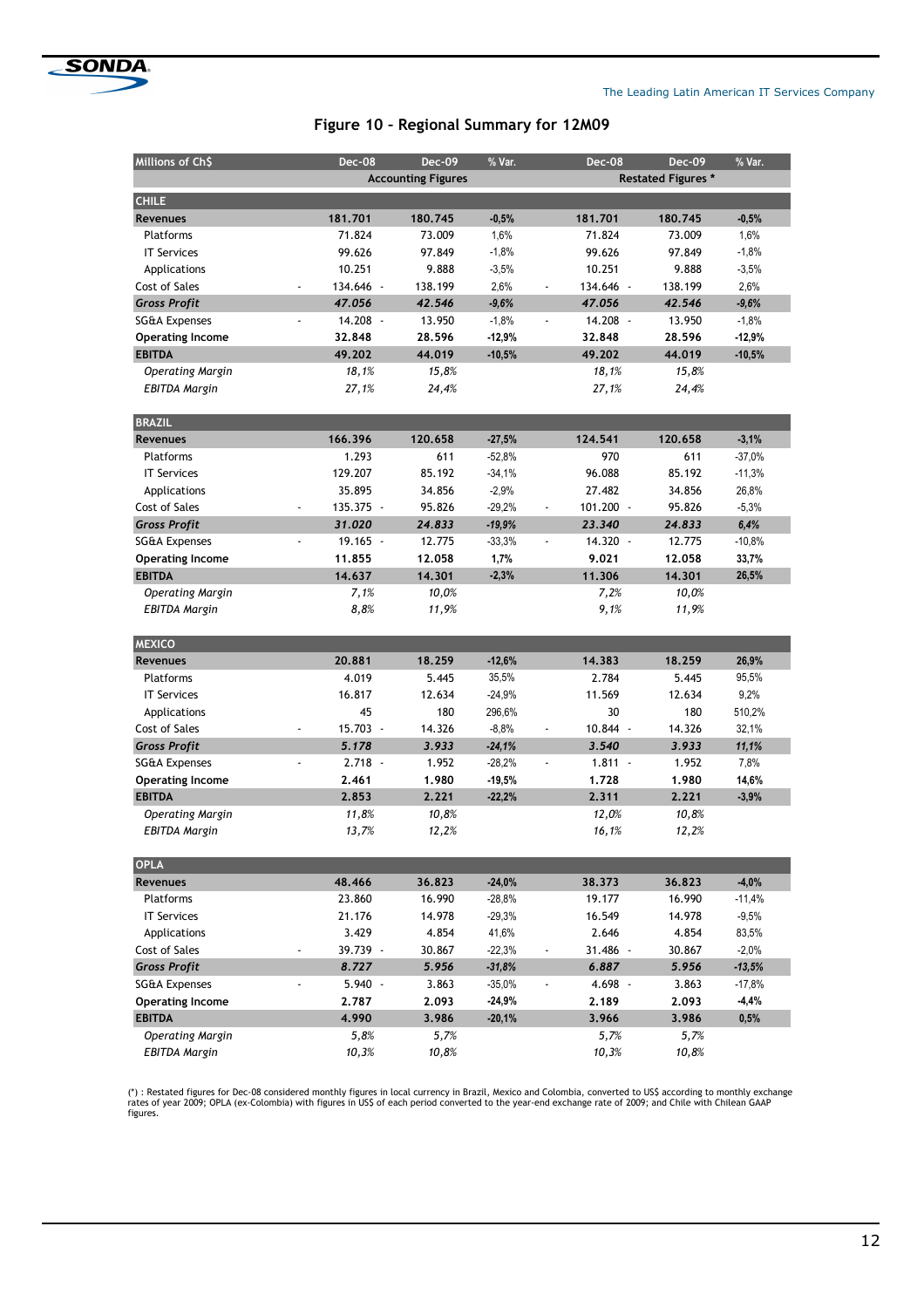

# Figure 11 – Regional Summary for 4Q09

| Millions of Ch\$                         | 4Q08                        | 4Q09                      | % Var.               | 4Q08                                  | 4Q09           | % Var.            |  |
|------------------------------------------|-----------------------------|---------------------------|----------------------|---------------------------------------|----------------|-------------------|--|
|                                          |                             | <b>Accounting Figures</b> |                      | <b>Restated Figures *</b>             |                |                   |  |
| <b>CHILE</b>                             |                             |                           |                      |                                       |                |                   |  |
| <b>Revenues</b>                          | 54.633                      | 49.721                    | $-9,0%$              | 54.633                                | 49,721         | $-9,0%$           |  |
| Platforms                                | 23.322                      | 20.516                    | $-12,0%$             | 23.322                                | 20.516         | $-12,0%$          |  |
| <b>IT Services</b>                       | 28.735                      | 26.331                    | $-8,4%$              | 28.735                                | 26.331         | $-8,4%$           |  |
| Applications                             | 2.576                       | 2.873                     | 11,5%                | 2.576                                 | 2.873          | 11,5%             |  |
| Cost of Sales                            | 38.379 -                    | 36.230                    | $-5,6%$              | 38.379 -<br>$\frac{1}{2}$             | 36.230         | $-5,6%$           |  |
| <b>Gross Profit</b>                      | 16.254                      | 13.490                    | $-17,0%$             | 16.254                                | 13.490         | $-17,0%$          |  |
| <b>SG&amp;A Expenses</b>                 | $3.980 -$                   | 3.541                     | $-11,0%$             | $3.980 -$                             | 3.541          | $-11,0%$          |  |
| <b>Operating Income</b>                  | 12,274                      | 9.949                     | $-18,9%$             | 12,274                                | 9.949          | $-18,9%$          |  |
| <b>EBITDA</b>                            | 16.092                      | 13.317                    | $-17,2%$             | 16.092                                | 13.317         | $-17,2%$          |  |
| <b>Operating Margin</b>                  | 22,5%                       | 20,0%                     |                      | 22,5%                                 | 20,0%          |                   |  |
| <b>EBITDA Margin</b>                     | 29,5%                       | 26,8%                     |                      | 29,5%                                 | 26,8%          |                   |  |
|                                          |                             |                           |                      |                                       |                |                   |  |
| <b>BRAZIL</b>                            |                             |                           |                      |                                       |                |                   |  |
| Revenues                                 | 49.983                      | 26,277                    | $-47,4%$             | 36,739                                | 34.128         | $-7,1%$           |  |
| <b>Platforms</b>                         | 390                         | 151                       | $-61,4%$             | 277                                   | 189            | $-31,7%$          |  |
| <b>IT Services</b>                       | 37.913                      | 18.954                    | $-50,0%$             | 27.392                                | 24.464         | $-10,7%$          |  |
| Applications                             | 11.679                      | 7.172                     | $-38,6%$             | 9.071                                 | 9.475          | 4,5%              |  |
| Cost of Sales                            | 40.461 -                    | 20.200                    | $-50,1%$             | 29.509 -                              | 26.491         | $-10,2%$          |  |
| <b>Gross Profit</b>                      | 9.521                       | 6.077                     | $-36,2%$             | 7.230                                 | 7.637          | 5,6%              |  |
| <b>SG&amp;A Expenses</b>                 | $5.797 -$<br>$\overline{a}$ | 2.442                     | $-57,9%$             | $4.288 -$                             | 3.302          | $-23,0%$          |  |
| <b>Operating Income</b>                  | 3.724                       | 3.635                     | $-2,4%$              | 2.942                                 | 4.336          | 47,4%             |  |
| <b>EBITDA</b>                            | 4.715                       | 3.904                     | $-17,2%$             | 3.624                                 | 4.769          | 31,6%             |  |
| <b>Operating Margin</b>                  | 7,5%                        | 13,8%                     |                      | 8,0%                                  | 12,7%          |                   |  |
| EBITDA Margin                            | 9,4%                        | 14,9%                     |                      | 9,9%                                  | 14,0%          |                   |  |
|                                          |                             |                           |                      |                                       |                |                   |  |
| <b>MEXICO</b>                            |                             |                           |                      |                                       |                |                   |  |
| <b>Revenues</b>                          | 6.502                       | 4.740                     | $-27,1%$             | 4.137                                 | 5.865          | 41,8%             |  |
| Platforms                                | 1.659                       | 1.953                     | 17,7%                | 1.092                                 | 2.243          | 105,4%            |  |
| <b>IT Services</b>                       | 4.838                       | 2.759                     | $-43,0%$             | 3.045                                 | 3.581          | 17,6%             |  |
| Applications                             | 4                           | 28                        | 556,7%               | 0                                     | 41             | 612700,9%         |  |
| Cost of Sales                            | $4.610 -$<br>1.892          | 3.951<br>789              | $-14,3%$             | $2.940 -$                             | 4.814<br>1.051 | 63,8%             |  |
| <b>Gross Profit</b>                      | $811 -$                     |                           | $-58,3%$             | 1.197<br>$\blacksquare$               |                | $-12,2%$          |  |
| SG&A Expenses<br><b>Operating Income</b> | 1.081                       | 373<br>417                | $-54,0%$<br>$-61,5%$ | 455 -<br>742                          | 504<br>547     | 10,9%<br>$-26,4%$ |  |
| <b>EBITDA</b>                            | 847                         | 462                       | $-45,5%$             | 879                                   | 609            | $-30,8%$          |  |
| <b>Operating Margin</b>                  | 16,6%                       | 8,8%                      |                      | 17,9%                                 | 9,3%           |                   |  |
| <b>EBITDA Margin</b>                     | 13,0%                       | 9,8%                      |                      | 21,2%                                 | 10,4%          |                   |  |
|                                          |                             |                           |                      |                                       |                |                   |  |
| <b>OPLA</b>                              |                             |                           |                      |                                       |                |                   |  |
| Revenues                                 | 16.391                      | 6.412                     | $-60,9%$             | 10.322                                | 8.942          | $-13,4%$          |  |
| Platforms                                | 8.303                       | 2.490                     | $-70,0\%$            | 5.139                                 | 3.696          | $-28,1%$          |  |
| <b>IT Services</b>                       | 7.164                       | 3.865                     | $-46,1%$             | 4.702                                 | 4.789          | 1,9%              |  |
| Applications                             | 925                         | 58                        | $-93,7%$             | 481                                   | 457            | $-5,1%$           |  |
| Cost of Sales                            | 13.599 -                    | 5.555                     | $-59,2%$             | $8.648 -$<br>$\overline{\phantom{a}}$ | 7.660          | $-11,4%$          |  |
| <b>Gross Profit</b>                      | 2.792                       | 858                       | $-69,3%$             | 1.674                                 | 1.282          | $-23,4%$          |  |
| SG&A Expenses                            | $2.144 -$                   | 896                       | -58,2%               | $1.403 -$                             | 1.143          | $-18,6\%$         |  |
| <b>Operating Income</b>                  | 648 -                       | 38                        | -105,9%              | 271                                   | 139            | -48,7%            |  |
| <b>EBITDA</b>                            | 1.381                       | 258                       | $-81,3%$             | 788                                   | 568            | $-27,9%$          |  |
| <b>Operating Margin</b>                  | 4,0%                        | -0,6%                     |                      | 2,6%                                  | 1,6%           |                   |  |
| <b>EBITDA Margin</b>                     | 8,4%                        | 4,0%                      |                      | 7,6%                                  | 6,4%           |                   |  |

(\*) : Restated figures for 4008 considered original monthly figures in local currency in Brazil, Mexico and Colombia, converted according to monthly<br>exchange rates of year 2009; OPLA (ex-Colombia) with figures in US\$ of ea